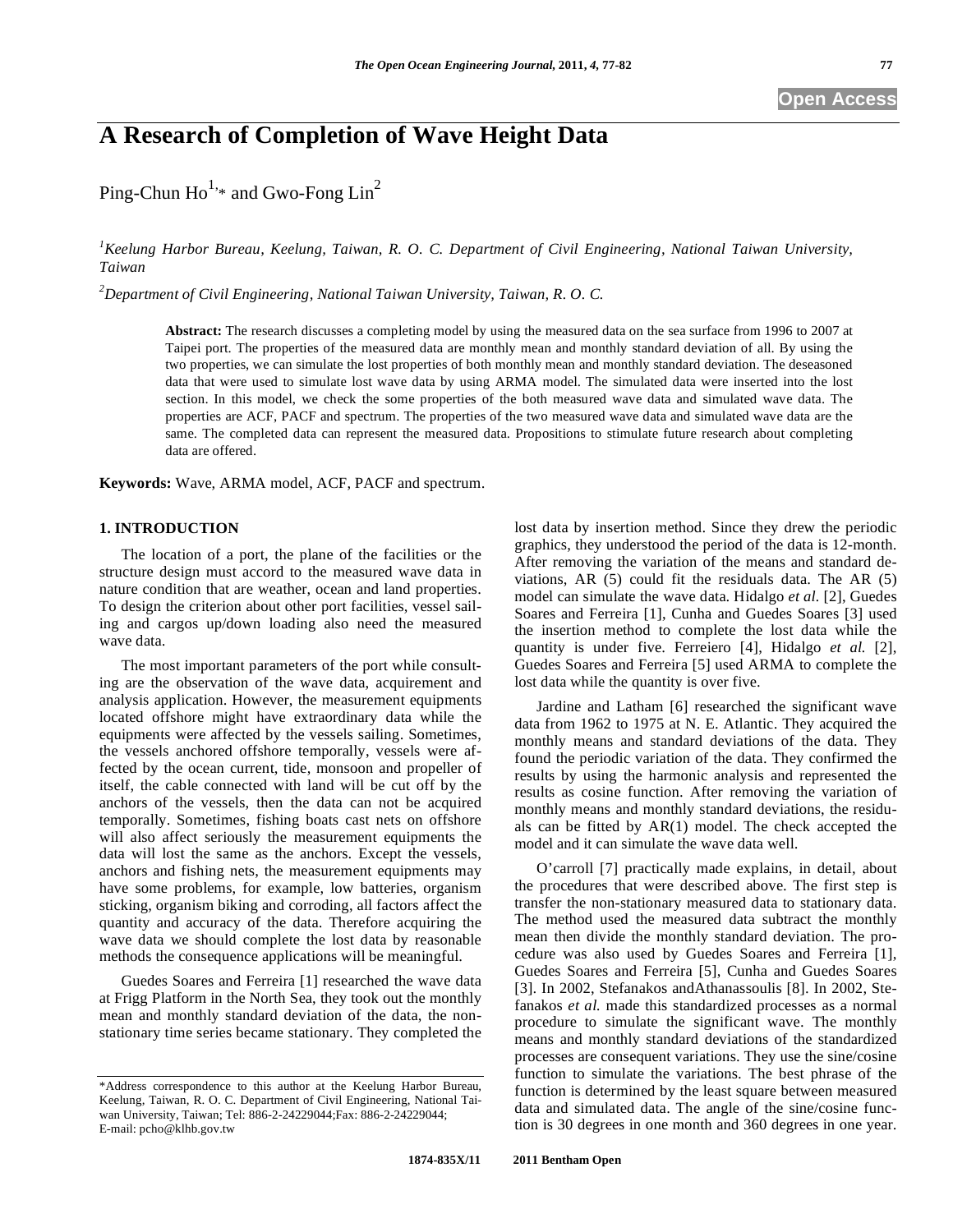

**Fig. (1).** The location of the Taipei port.

The function can simulate the variation in one year as a periodic change. Then the lost mean and standard deviation of the special month can be available.

The discharge of the river has the similarity as the means of the wave. For example, Lungu and Sefe [9] researched the record of a river located on the southeast Botswane. They found the first step harmonic analysis could describe the 97% ~ 99% variation of the discharge. They removed the first step periodic series and then found the stochastic model of the discharge. The model can forecast the discharge of the river. Lin and Chen [10] had some researches in this area of time series.

In this paper the model uses measured wave data to find the properties those have been suggested. An ARMA model then used the properties to simulate the data. The model can simulate the lost data. We compared the properties of ACF and PACF between measured data and simulated data. The properties of the data are the same. Then the model can be a reference in the future.

The next section, in this paper, will introduce the location of the measuring site and measurement of the wave data. The third section will describe the completing method. The forth section will make a description of the results and checks of the model. The last section is the conclusions of the paper.



**Fig. (2).** The figure of the measuring data pile.

## **2. THE MEASUREMENT AND LOCATION OF THE MEASURING SITE**

Taiwan island locates at south-east ocean of mainland China. The east of the island faces the Pacific Ocean directly. The directions of monsoons through the island are different. The northeast monsoon flows from the northeastern sea of the island and then into the coast in winter. On average, three to four typhoons attack the island from southeastern or eastern sea each year. Keelung Harbor Bureau installed the measurement on the northern Taiwan Sea. Fig. (**1**) has shown the location of the site.

The wave data of this research came from the northern Taiwan island, the location has a port called Taipei port. The object of constructing the port was transporting sand from the eastern island to the northern island. The consulting method is pumping the sand in the port and refilling them to the banks of wharfs. The breakwaters outside the wharfs have to extend to the sea. Then the most important parameter that decides the height of the breakwater is significant wave height. Therefore, it is very important to study the properties of the wave height.

In the beginning of the consulting Taipei port, there was not any wave data at the site. The Engineer of Taipei port used other measurements near the site to estimate the wave height of the port. One of the measurements is located on the offshore of the Tao-Yuan county, the other is the CBK of China Petroleum Company outside Tsin-Chu county. However, the reliability of the estimated data is not good enough. For really understanding the properties of the wave data, the consulting bureau then installed a measurement pile outside Taipei port, the depth of the pile under water is 15 meters. The coordination of the pile is  $25^{\circ}10'44''$  N and  $121^{\circ}22'41''$ E. Fig. (**2**) shows the graph of the pile. A wind meter is on top of the pile and which is 15.4 meters above the water level. There are Tide and Current Meter under the water level. The meter can also acquire the data of wind, wave, tide and current at the same time. The meter records the wave data for 17 minutes in every one hour. The frequency of the meter is 2 Hz.

The data of the research is from 1996 to 2007. Because the variation of the offshore and fishing boats cast nets that caused the malfunction of the meters, the available rate of the data is not good enough. Table **1** shows the data quantity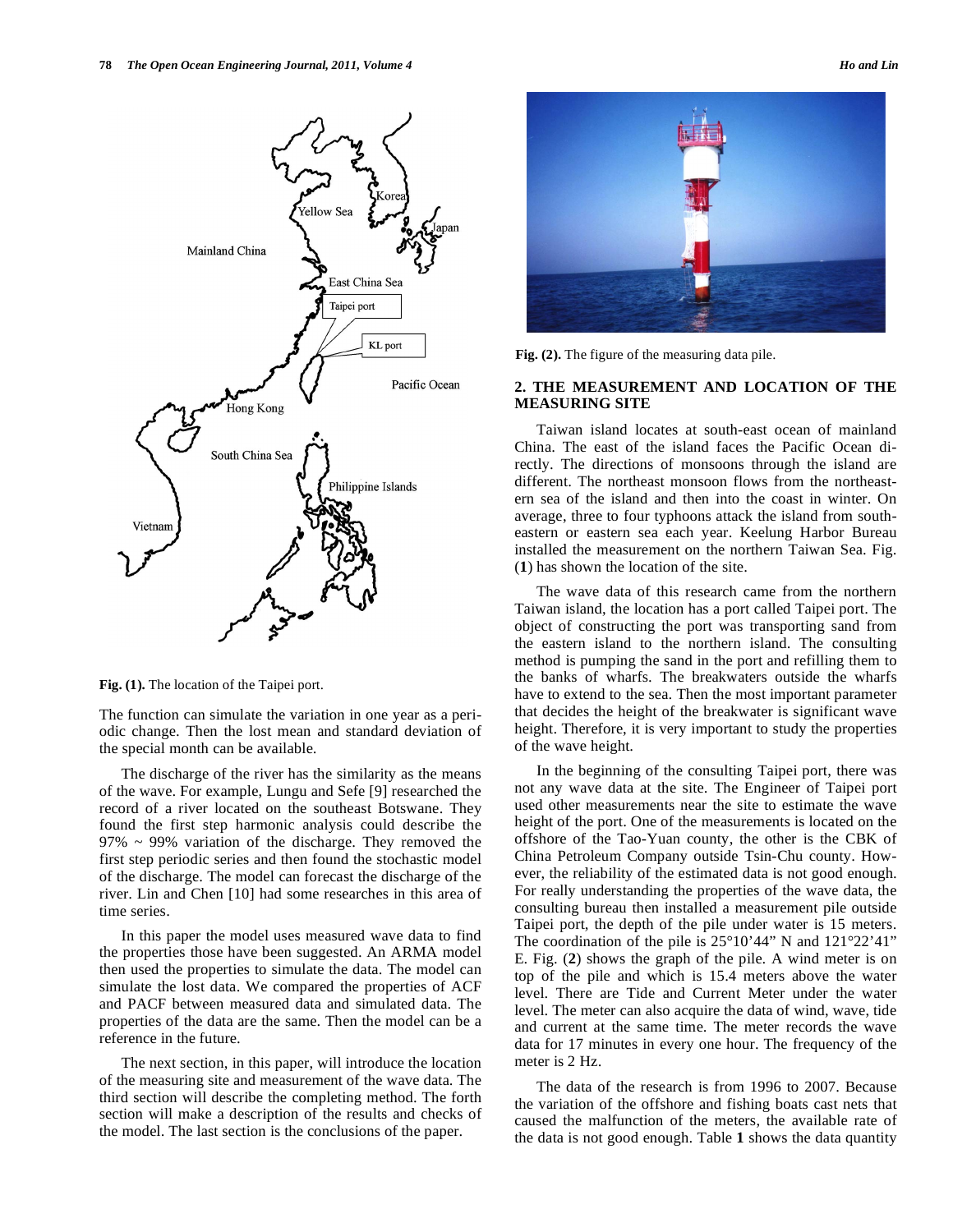|           | Year         |          |      |         |              |         |      |         |          |         |                |         |
|-----------|--------------|----------|------|---------|--------------|---------|------|---------|----------|---------|----------------|---------|
| Month     | 2002         |          | 2003 |         | 2004         |         | 2005 |         | 2006     |         | 2007           |         |
| January   | $\mathbf{0}$ | 0.00%    | 743  | 99.90%  | 744          | 100.00% | 513  | 69.00%  | 699      | 94.00%  | 744            | 100.00% |
| February  | $\Omega$     | 0.00%    | 672  | 100.00% | 646          | 96.10%  | 254  | 37.80%  | 630      | 93.80%  | 540            | 80.40%  |
| March     | $\Omega$     | $0.00\%$ | 134  | 18.00%  | 719          | 96.60%  | 542  | 72.80%  | 702      | 94.40%  | 740            | 99.50%  |
| April     | 609          | 84.60%   | 719  | 99.90%  | 697          | 96.80%  | 578  | 80.30%  | 271      | 37.60%  | 717            | 99.60%  |
| May       | 696          | 93.50%   | 719  | 96.60%  | 720          | 96.80%  | 671  | 90.20%  | $\Omega$ | 0.00%   | 737            | 99.10%  |
| June      | 694          | 96.40%   | 695  | 96.50%  | 588          | 81.70%  | 422  | 58.60%  | 230      | 31.90%  | 711            | 98.80%  |
| July      | 719          | 96.60%   | 718  | 96.50%  | 720          | 96.80%  | 719  | 96.60%  | 744      | 100.00% | 625            | 84.00%  |
| August    | $\Omega$     | $0.00\%$ | 718  | 96.50%  | 730          | 98.10%  | 744  | 100.00% | 717      | 96.40%  | 576            | 77.40%  |
| September | $\Omega$     | $0.00\%$ | 695  | 96.50%  | 410          | 56.90%  | 717  | 99.60%  | 692      | 96.10%  | 639            | 88.70%  |
| October   | $\mathbf{0}$ | 0.00%    | 684  | 91.90%  | $\mathbf{0}$ | 0.00%   | 701  | 94.20%  | 718      | 96.50%  | $\overline{0}$ | 0.00%   |
| November  | $\Omega$     | $0.00\%$ | 131  | 18.20%  | $\Omega$     | 0.00%   | 492  | 68.30%  | 718      | 99.70%  | $\Omega$       | 0.00%   |
| December  | $\mathbf{0}$ | 0.00%    | 598  | 80.40%  | $\mathbf{0}$ | 0.00%   | 381  | 51.20%  | 408      | 54.80%  | $\mathbf{0}$   | 0.00%   |

**Table 1. The Available Rate of the Wave Data at Taipei Port** 

and available rate of all the data. The least data quantity is the year of 1996. The unstable meter was the major problem at the beginning. Because Keelung harbor bureau installed the pile in the sea that affected the pile for 6 years, then the pile inclined a lot. In 2002, Keelung harbor bureau installed another pile that caused less data. The quantity of the data at the Taipei Port measurement is almost 97, 000, the available rate is 58%. That is a good help to support the basic parameters for consulting Taipei Port.

## **3. COMPLETING MODEL**

In this research, we survey all the data in Taipei port at first. If the lost quantity is under five then we use the linear interpolation to complete the lost data. If the lost quantity is more than five then we use the ARMA model to complete the lost data. If all data in one month are lost then we use the data in the month before lost data month to complete the lost data. If the lost records were more than two successive months then we use the data of the same month in the year before the lost year to complete the blank.

The ARMA model simulates the data that should be stationary. That meant the statistics properties of time series would not change with time. In general, the data of all nature records are not stationary. In this research, we transfer the non-stationary wave data to stationary data. The transfer method is Bruce [11] method.

We observe the figures of the monthly mean and monthly standard deviation, we know that the values of the mean and standard deviation are smaller in summer compared with that in winter. In general, the period that used in time series analyzes depend on different data properties or subjects. For example, Hirsch [12] use monthly data to analyze the reliability between water supply and hydrology. Lee and Liu [13] analyzed the discharge data that the monthly period were removed, and then used the time series model to analysis the discharge of the river. Guedes Soares and Ferreira [5] discussed the time series analyze and simulation of longterm significant wave height data at North Sea, in the model they used the period is one month. We used the period in this model is one month. We used the Bruce model [11] to transfer the original data. We showed the first step as:

$$
Y_{t,p}^{*} = \frac{\left(Y_{t,p} - \overline{Y_p}\right)}{S_p} \qquad t = 1, 2, 3, \dots; p = 1, 2, 3, \dots; 12 \tag{1}
$$

where  $Y_{t,p}$  is the wave high value at time t in month p.  $\overline{Y_p}$ and  $S_p$  is the mean and standard deviation at month  $p$ , respectively.  $Y_{t,p}^*$  is the value that removed the influence of the mean and standard deviation.

The second step of the Bruce model is shown as:

$$
Z_{t,p} = \Phi^{-1}\bigg[F_{Y_{t,p}^*}\left(Y_{t,p}\right)\bigg]
$$
 (2)

Where  $F_{Y_{t,p}^*}(Y_{t,p})$  is the cumulative distribution of the original data,  $\Phi^{-1}$  is the inverse transform of the normal cumulative distribution,  $Z_{t,p}$  is the wave height data of the Bruce model at time *t* in month *p*. We connect the values at consequent time *t* in consequent months, and then we can have consequent wave values. At last, we can use the ARMA model to simulate the wave data.

#### **4. RESULTS AND ANALYSIS**

#### **4.1. The Fitted Results of the Monthly Mean Value**

In this research, we can calculate the mean value of every month from 1996 to 2007. From the figure, we know the values are between 0.3 m and 1.23 m in summer. The values of the mean are between 0.62 m and 2.12 m in winter.

The time series of the wave data is non-stationary in the data of all years. We used the method to calculate the mean values of the measured data. The quantity of data in this model is 11 years. If one month of the values is lost, the value of the others mean can replace the lost value. Therefore, we can simulate the data of the lost month by the mean value of the same month.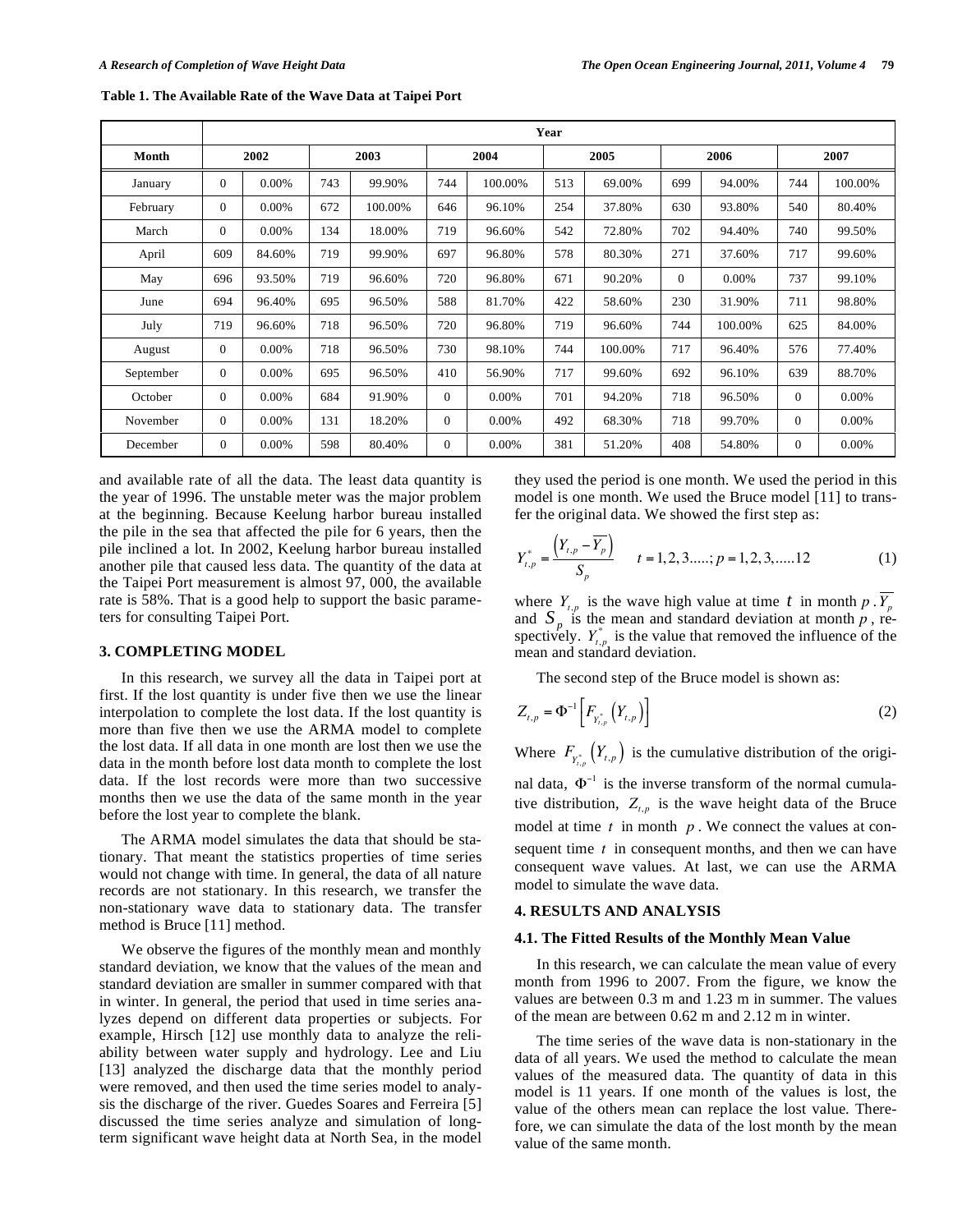

**Fig. (3).** The monthly measured and simulated mean data.



**Fig. (4).** The monthly measured and simulated standard deviation data.



**Fig. (5).** The measured and simulated data.

Use the method that described above we can have simulated mean, and then combined the measured monthly mean, the mean values figure has shown in Fig. (**3**). In the Fig. (**3**), the change of the simulated value is the same as the change of the measured value, the simulated value line overlaps the measured value line in many places.

## **4.2. The Fitted Results of the Monthly Standard Deviation Value**

The values of the measured monthly standard deviation in summer from 1996 to 2007 are between 0.35 m to 0.54 m. They are between 0.68 m to 0.74 m in winter. The method to simulate the standard deviation is the same as the method to simulate the mean. Fig. (**4**) showed the results. From the Fig. (**4**), we can know the verity of the simulated standard deviation values were change with the measured standard deviation values. The simulated value line overlaps the measured value line in many places.

# **4.3. The Results of the Simulated Lost Data by ARMA Model**

We use the ARMA model to simulate to lost data. Fig. (**5**) showed the results. In Fig. (**5**), the black line is measured significant wave height. There are many blanks between the two black lines. The blanks are lost data.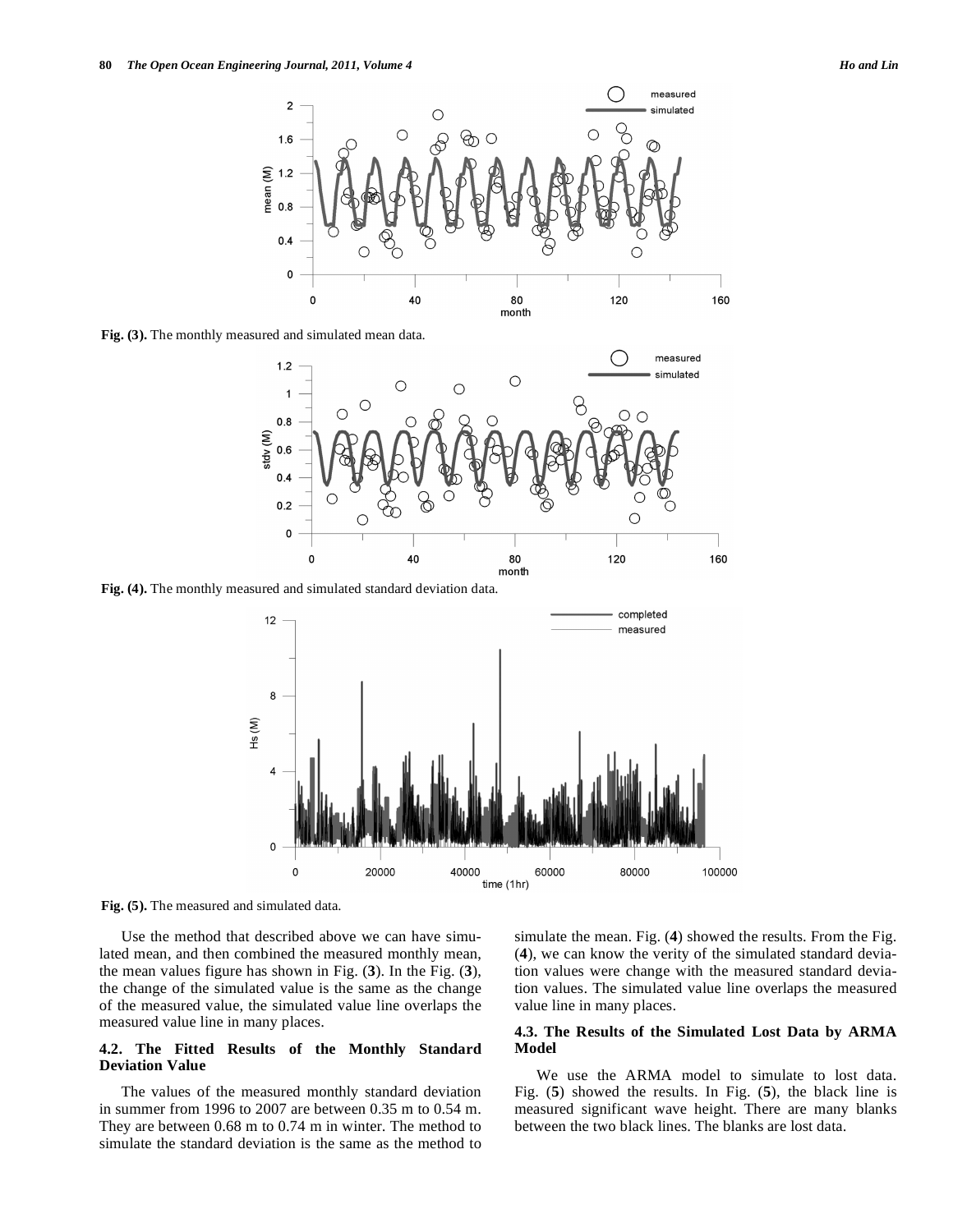

**Fig. (6).** The one month of measured and simulated data.



**Fig. (7).** The ACF and PACF of the measured and simulated data.

The gray line represents the simulated value that we used in the simulated method. Observe the black line and the gray line we can know the verity of the line in summer are smaller than winter. From the verity of the simulated data, they are the same as the measured data.

We use one-month wave height data shown in Fig. (**6**). In Fig. (**6**), the wave height are decrease in the first 100 hours, the verity are also decrease. The lost data are between 150 hour and 180-hour. The grey line shows the simulated data. The line also showed the verity of the data. That means the simulated method is feasible.

## **4.4. The Properties of the ACF and PACF**

Fig. (**7**) showed the lines of the ACF and PACF of measured data and simulated data. From ACF-lines of the measured value and simulated value in the Fig. (**7**), both of the lines decease as time lag increase. There is no abruptly rising up or falling down of the two lines. In other words, the properties of the two ACF are the same. From the PACF of the measured and simulated lines, we know they are similar with each other. The verities of the two lines are decrease with times.

## **4.5. The Properties of the Spectrum**

We want to know the properties of spectrum of the measured and simulated data. Fig. (**8**) showed the two lines of the spectrums. The spectrums at low frequencies are increase in the figure, the highest is at 0.8, and then gradually decrease. The verities of the two lines are the same. Obviously, they showed abruptly a peak at frequency 8. The reason is the cold front coming from the northeastern sea is at an interval of 8 days. When the cold front passed the verities of the sea wave are increase, the peak then shown in the figure. The ARMA model can simulate the properties.

## **5. CONCLUSIONS**

This paper introduces the competition of the lost data by ARMA model. First of all, we have to find the seasonal properties of the measured data. The properties are mean and standard deviation. Then remove the seasonal properties of the measured data. The ARMA model used the removed data to simulate the lost data. We replace the lost blank in the measured data to the simulated data. At last, we check the properties of the two sets of the data. The properties are